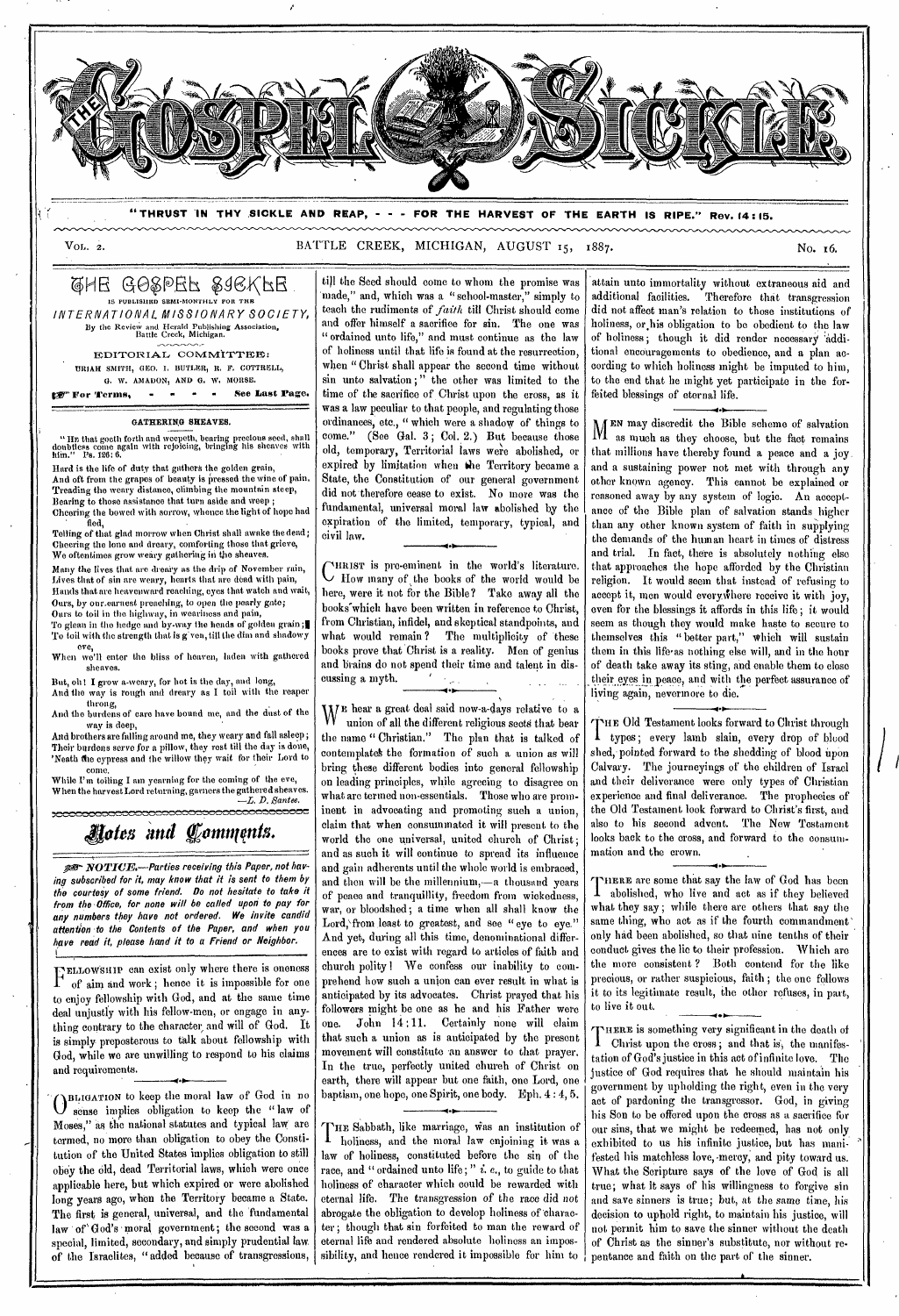Doctrinal Articles.

" *<sup>S</sup>*peak thou the things which become sound doctrine." Titus.2 *:1,* 

CHRIST'S COMING—IS IT NEAR?

BY U. SMITH.

IN our previous articles upon this subject, we have spoken -of the importance, the necessity, and the nature of the coming of Christ, and the effect it will have upon the cases of the righteous and the wicked. We have shown that this coming is one of the fixed events in the plan and purpose of God concerning this earth, as revealed in his word ; that it is to be personal and visible ; that it is attended with the resurrection of the dead and the breaking up of the face of nature, and brings a complete end to the present order of things; and that while the wicked find it the end of all their hopes, and the opening of the pit of eternal night, the righteous find• it the radiant gateway to everlasting life and unending joy.

These points being settled beyond the possibility of contradiction, we now reach a question 'of all-absorbing interest: Is that coming, with its associate events, now near at band ? Are these the last days ? Is this the generation upon which rests the responsibility of preparing to meet, personally, this amazing change? All kinds and classes of evidence which All kinds and classes of evidence which have any bearing upon this subject, respond to this question with a decided and emphatic, Yes.

There are some considerations of a general nature which may be properly -considered at the head of the long list of evidences on this question.

1. There are but few who will contend that the present state of things is to continue forever. Generations are not to succeed each other, each in its turn dropping into the tomb, through an interminable future. God's word plainly declares this, and affirms that there is a day of Judgment appointed to close up and review all these ages of human probation.

2. This matter being regulated by a fixed plan, we inquire what great features of the plan of salvation were to be developed before the end. The time thus far passed over may be divided into four periods, or dispensations : the antediluvian, the patriarchal, the Mosaic, and the Christian. The Christian age is to be the last; for Christ in his opening sermon plainly intimated that the system he came to introduce should last till heaven and earth should pass. is no other dispensation in probation to succeed this; and this has already extended over 1800 years, which is longer than .any of the dispensations that preceded it. Has not all been accomplished by it which it was designed to accomplish? Why may it not very speedily close ?

3. Truth for the world has reached its full development. In various ways God has communicated<br>his will to men. He has communed with them per-He has communed with them personally, and his instruction has been preserved by tradition among men. He has taught them through types and shadows, gradually leading their minds to the highest forms of perfect truth. Finally the gospel truths of the present dispensation, have 'been taught in all their clearness, and the volume of the sacred Scriptures completed. And this the world has had for over eighteen centuries. There is no has had for over eighteen centuries. There is no new revelation to be made. What further wait we for in this direction ? So far, then, as the development in this part of the plan of redemption is concerned, who can say that we are not near the end ?

4. There are two special covenants brought to view in the Scriptures, called the first and the sec-<br>ond, the old and the new. The first was made with The first was made with Israel when they were brought out of Egypt (Ex. 19 : 3-6), and continued in force till the first advent. second was introduced and confirmed by Christ. This is to reach to the end, and introduce the church to the perfection of the heavenly state. Heb. 8:11<br>12. Under this covenant we have lived already Under this covenant we have lived already about eighteen and one half centuries. There is nothing further in this direction. Who can say that the time is not near when the perfect blessings of this covenant are to be realized ? The conclusion is natural and consistent that that time must now be at hand.

5. The preaching of the gospel has compassed the earth, and penetrated to its remotest bounds. Commencing in Asia, and shedding its light at first upon the remotest East, it has come westward with the course of day, till, having traversed both hemispheres, it now looks from its watch-towers on our western coast, across the Pacific to the cradle of its beginning. What further can it do?

But, says one, the gospel has not yet converted the world, and therefore its work cannot be done. We answer that it has never been predicted that the gospel should convert the world. It is said that it should take *out of* the Gentiles a people for Christ's name (Acts 15 : 14), and that it should be preached in all the world for a witness unto all 'nations, and then the end should come. Matt. 24 :14. And it has already been preached so extensively that the prophetic vision can be abundantly fulfilled which represents some as saved from every nation, kindred,<br>tongue, and people. But little, if any, of Matt. 24 : tongue, and people. But little, if any, of Matt. 24:<br>14 remains to be fulfilled. Surely the gospel has about finished its work.

6. Christ has certain well-defined positions to occupy, and offices to fill in the plan of redemption : (.1.) As the author and introducer of the hope of salvation from sin; which hope was brought in when it was promised.on the threshold of Paradise lost that the seed of the woman should bruise the serpent's head; (2.) As the invisible leader and instructor of the people all through the typical dispensation  $(1 \text{ Cor. } 10 \cdot 4)$ ;  $(3.)$  As our example and prophet here upon the earth;  $(4.)$  As our sacrifice upon the cross; (5.) As our great High Priest in the Sanctuary in heaven; and  $(6.)$  As glorified King over all, when the work is accomplished. The first, second, third, and fourth acts in this great plan were long ago completed. For over eighteen hundred years our Lord has acted as priest. One change more shall install him as • king, and redemption will be finished. . No man can show that his priestly work is not'about to close. On the other hand, it can be clearly shown that it is now almost finished. The reign of Christ as king is near at hand.

#### WHAT SOME PROTESTANTS ADMIT CONCERN-ING THE CHANGE OF THE SABBATH.

#### BY G. I. BUTLER.

WE quote a few declarations relative to the change of the Sabbath from those who are not Catholics men who are in no wise interested to say anything which would favor the seventh day, but whom love of truth impels to speak as they do.<br>N. Summerbell, a noted minister and author in

the Christian Church, and once president of Antioch (Ohio) College; says in his "History of the Christians," p. 418: " It [the Roman Church] has *reversed*  the fourth commandment, doing away with the Sabbath of God's word, and instituting Sunday as a holy  $\text{day.}''$ 

Alexander Campbell, in a lecture in Bethany College, 1848, said : " Was the first day set apart by public authority in the apostolic age ?—No. By whom was it set apart, and when ?--By Constantine, who lived about the beginning of the fourth century.

The Chicago *Inter Ocean,* answering the questions, Who changed the Sabbath day, and when? tions, Who changed the Sappatn day, and navalismed, Is Sunday the first day of the week? says : "The change of the day of worship from the Sabbath, or last day.of the week, to Sunday, the first day of the week, was done by the early Christians ; but the work was so gradual that it is almost impossible to determine when the one left off and the other began. It was not until after the Reformation that the change was confirmed by any legal enactment. In the first ages after Christ it does not appear that the Christians abstained from their regular business upon that day, but they were accustomed to meet erly in the day, and indulge in singing and some other religious services, It was not until the beginning of the third century that it became customary for Christians to abstain from their worldly business and occupation on that day.'

The *Christian Union* of June 11, 1879, answers the' following question concerning the change of the Sabbath : " When, why, and by whom was the day of rest changed from the seventh to the first? Has the. Christian Sabbath been observed since the time of the apostles *?—Reader.* 

" *Ans.*—The Sabbath was changed from the seventh to the first day of the Week, not by any positive authority, but by a gradual process. Christ was in the tomb during the seventh day. He rose upon the first. The Christians naturally observed the first day as a festal day in the early church, and, as gradually the Gentile Christians came to be the vast majority of the church, they cared little or nothing about Jewish observances of any kind, abandoned the Jewish Sabbath along with temple services and the like, and thus, by a natural process; the first day of the week came to take its place."

We make these quotations, not for any proof that the seventh day is the Sabbath, but that the reader may see the positions which intelligent persons are taking upon this subject, The high, puritanical claims concerning the change of the Sabbath by Christ and his apostles, basing it upon the fourth commandment, and seeking to sustain it by the authority of the Bible, are being abandoned by many well-informed persons. They see it cannot be main-They see it cannot be maintained, for to do so they are compelled to place it upon the Catholic ground of " custom and tradition,"  $\frac{1}{r}$ <br>and the " authority of the Church." It will be noticed that the extracts already given in this article, virtually place it there. It was a "gradual process;" it first began as a "festal day;" it grew up by a " natural process; " the " Gentile Christians "  $\ddot{a}$  abandoned the Jewish Sabbath " when they " came to be the vast majority of the church ; " and so Sunday at last came to be observed as the, Sabbath by the Catholic Church, from whence the whole Protestant world has received it. Well, this expresses as nearly the truth in the matter as we could reasonably expect from the eminent Protestant journal from which these expressions are quoted. It well knows that Sunday has no divine authority for its sanctity; if it had, it would certainly give it. Our readers who have traced this argument through, have found therein plenty of evidence that this " natural process " of the *Christian Union* was never secured until emperors, popes, and councils had used their utmost authority to *force* the Sunday-Sabbath upon the people; that men were placed under a curse, and sometimes whipped, fined, and imprisoned, yes, and the Inquisition with its tortures was resorted to, and some were burned at the stake, before the *"natural process"* was fully consummated, and the Sunday of " pope and pagan " fully recognized as a sacred institution.

We have now traced the procdss of changing the Sabbath from the seventh to the first day of the week, from the apostolic age, when it was ever regarded as merely a secular day; through the second century, when it began to be regarded, with Good Friday and other days, as a "voluntary festival" on which religious meetings were held and to which some little honor was paid by Christians, seeing. that ' it was generally. regarded among their heathen neighbors as a weekly festival day in' honor of the sun. In the third century " custom and tradition " and the efforts of the bishop of Rome and his sympathizers, . exalted Sunday still higher, and lowered the Sabbath in public estimation, by turning the latter into a fast and the former into a joyous festival. They had also by this 'time begun calling it by the honorable title of " Lord's Day," for which there is no warrant in Scripture. The process went on with still greater velocity during the fourth century, inasmuch as heathenism and Christianity at this time espoused each other in unholy wedlock. Then Constantine, a heathen emperor, issued a heathen decree making the "venerable day of the sun" a rest-day by imperial power, which Sylvester, bishop of Rome, cunningly sanctioned and enforced as a Christian institution by the power of' the Catholic Church ; and after a season the Catholic Council of Labdicea, placed the observance of the true Sabbath under a curse.

With the perseverance of a sleuth-hound following his game, the Roman' Church still pursued its work of putting down the Sabbath during the fifth, sixth, seventh, eighth, and following centuries, and clevating <sup>11</sup> the Sunday in its place, by decrees of councils, curse of popes, crusades of extermination, tortures of the Inquisition, lying miracles, and rolls said to come from heaven, but really originating in the pope's<br>palace. Wherever the papacy had the power, Sunday palace. Wherever the papacy had the power, Sunday was established and the Sabbath of the Lord condemned.

When the Reformation arose, its leaders, though men whom' God honored by making them a blessing to the world, had through early training so lost the Sabbath from view, and had such a great work of reform on other points to carry through under the greatest.difficulties, that many of them did not embrace the Sabbath in their work of reform, though they attributed very little sacredness to Sunday, plainly stating that it stood on a level with such festivals as Easter, Christmas, Good Friday, and 'Other church holidays.

Later, the Presbyterians took the positions held by our Protestant churches generally at the present time, that of trying to place the Sunday- under the protecting ægis of the fourth commandment, and of Christ and the apostles,—positions never taught during the previous sixteen hundred years. This late invention to cover a hoary fraud is now very popular with many.

We have seen that various bodies of Christians in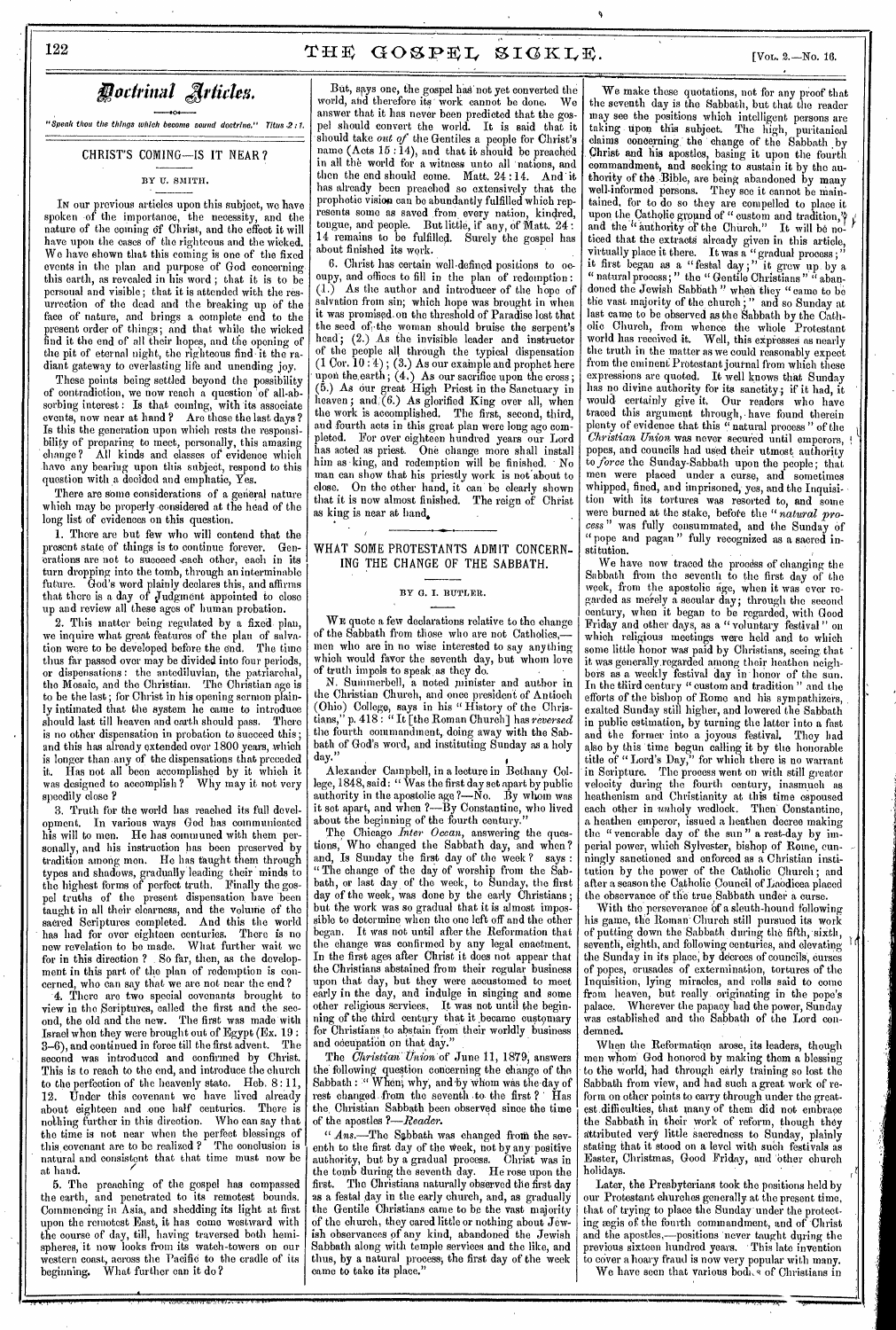# $\texttt{A}_{\texttt{UGUST 15, 1887.}}$   $\texttt{W11} \oplus \texttt{W21} \oplus \texttt{GOSPE1, SIGKLE}.$

different parts of the world not under the domineering influence of the papal see, still continued to keep the ancient Sabbath, long after the Catholic Church had changed it; but that church never neglected, in a single instance, to abolish its observance by persecution Wherever it had the power to do so..

We have examined many Catholic authors relative to this change, and they ever agree that it was their church which changed the Sabbath ; and they prer ent this fact as one' of its greatest claims to popular egard, and as the highest evidence of its; ecclesiastical authority over all Protestant bodies. And, finally, intelligent Protestant authorities, with every nowny, intemgent a rotestant substitution, admit that its introduction was a gradual process, first as a festal day, then gradually coming into favor as a rest-day, but with no higher authority than the Catholic Church.

With a brief notice of several texts of Scripture speaking prophetically of this very change, and some general observations, we will close this treatise.

#### INFIDELS AND LAW-ABOLISHERS.

#### BY R. F. COTTRELL.

THE repetition of the Sabbath commandment in the fifth chapter of Deuteronomy is seized as a strong fort by both infidels and those who would have the moral law abolished. The former class proclaim a contradiction between this and the same commandment in 20; but'the latter, it would seem, can never find the commandinent as given by the voice of God at Sinai, and engraved by his finger on the tables of stone, but endeavor to prove from Deut. 5 that the deliverance from Egyptian bondage was the reason for instituting the Sabbath ; and hence that the Sabbath did not exist from the creation, and is therefore only obligatory upon the Jews. One who therefore only obligatory upon the Jews. One who<br>reads the whole Bible can see that the creation of the world in six days, and the rest upon the seventh, is the reason for *instituting* the Sabbath; and that the gracious deliverance of the Israelites from Egypt was only urged as an *additional motive* that they should " KEEP the Sabbath day to sanctify it, As the Lord " had commanded them before, in Ex. 20. See Dent. 5 :12. Now both the infidel and he that would abolish the Sabbath of God, can find a refutation of their position on this text in the following extract from Scott's reply to Payne :—

" The fourth commandment, as it stands in the fifth chapter of Deuteronomy, varies from the original law in the twentieth chapter of Exodus; hence it is inferred that the writer of these books received his materials from tradition, or invented them him-<br>self. But innostors do not admit such *apparent* But impostors do not admit such *apparent* inconsistencies, which may at all times be avoided with very little trouble; so that, they are rather proofs of the writer's conscious integrity. In fact, Moses, when delivering a most impressive and pathetic exhortation, did not confine himself to the words which he had recorded as a historian. The people very well knew the original ground for hallowing the Sabbath, in honor of the Creator; and'he thought himself at liberty to remind them of their obligation to Jehovah, their Redeemer from Egyptian bondage, and of the humanity due to their bond-servants ; for this constitutes another important reason for hallowing the Sabbath. *Distinct* motives are not necessarily *inconsistent.* Mr. P., in writing his several pamphlets, might aim both to free mankind from *vulgar prejudices,* and to obtain celebrity for himself; and he might deem it proper on some occasions to insist on the one motive, and in different circumstances to bring forward the other, without being justly chargeable with inconsistency or selfcontradiction."

#### REDEEMER AND REDEEMED.-3.

In considering the results of the first transgression, we remark :

Our first parents lost their hold on immortal Iffe, for which they were put on probation. In obedience they would soon have developed righteous characters, been placed beyond the reach of sin, and would have secured endless life, in favor with God. In disobedience they and their, offspring passed under the sentence and dominion of death. "Dust thou art, and unto dust shalt thou return." Gen. 3:19. "Wherefore, as by one man sin entered into the world, and death, by sin ; and so.death passed upon all men, for that all have sinned." Rom. 5 : 12.

The death, resurrection, and ascension of the Son of God were events of, great importance in the plan of human redemption; but with no one of these is the plan finished. The Redeemer Was to make two distinct advents to this world. At the first advent he lived our example, preached his own gospel, wrought miracles to confirm his ,divine mission, died our sacrifice, rose from the dead for our justification, and ascended to the Father's right hand to plead the cause of the repenting sinner. But he will appear in this world the second time, to execute other parts of the grand scheme. The plan of redemption in its second stage provides for the resurrection of the just from the dominion of death and the grave to life immortal and eternal.

The moral fitness for the next life must be obtained in this. The change to immortality is not a moral change.' It is Simply' an exchange of the cor ruptible body for one that will be incorruptible. !This second stage in the stupendous work of man's . redemption' is' expressed by the apostle thus: " Who shall change our vile body, that it'may be fashioned like unto his glorious body." And the Redeemer will not complete his work of redemption in a manner to leave man invisible and immaterial. When redeemed, the just will stand in all the tangible perfection of Adam's unfallen manhood, with the , ceeding glory of bodies fashioned like unto Christ's glorious, resurrected body. And the doctrine is made prominent in the gospel that the resurrection of Christ is a pledge to the church that all the righteous shall be raised at his second appearing.

In 1 Corinthians 15, the apostle bases the doctrine of the resurrection of the righteous dead and the . future life of the just, upon the fact that Christ did rise from the ,dead. The apostle affirms, at the open ing of the chapter, that Christ died, was buried, and "rose again the third day according to the Script-<br>ures." Verse 4. He then argues: "Now if ures." Verse 4. He then argues: "Now if Christ be preached that he rose from the dead, how say some among you that there is no resurrection of the dead? But if there be no resurrection of the dead, then is Christ not risen; and if Christ be not risen, then is our preaching vain, and your faith is also vain. Yea, and we are found false witnesses of God, because we have testified of' God that he raised up Christ; whom he raised not up, if so be that the dead rise not. For if the dead rise not, then is not Christ raised ; and if Christ be not raised, your faith is vain; ye are yet in your sins. Then they also which are fallen asleep in Christ are perished." Verses 12-18.

Evidently there were those in Paul's day who denied the resurrection of the dead, as there are many who reject the doctrine in our day. But the great events designed to immortalize the sacred fact of the resurrection of Jesus Christ from the dead, were rehearsed in the ears of the people, and kept fresh in the memory of the church. This great truth, that Christ did rise from the dead, and did truth, that Christ did rise from the dead, and did walk forth from the sepulcher a triumphant victor over death, is the great central fact of the gospel, and constitutes the staple to which all gospel truth is fastened. Paul rests all upon the resurrection of Christ, and states that if he be not risen, his preaching was vain, the faith of the church was vain, they were yet in their sins, the apostles were false witnesses, and, as the climax, "they also which are fallen asleep in Christ are perished." Remove the grand staple of the resurrection of Christ, and all gospel truth and the hope of the church fall to the ground.

Demons held hellish jubilee over the tomb where Christ lay in 'death.' Wicked men exulted, but with a degree of trembling, caused by the darkening of the sun and the rending of the•rocks. So the sepulcher was made sure. The great stone which Joseph rolled to the door was sealed, and a watch was set to guard the place. But one of the holy angels :that excel in strength came down and rolled away the stone, and the attending glory prostrated the strong sentinels to the ground like dead men. Jesus rose, and, as Paul states, "was seen of Cephas, then of the twelve. After that, he was seen of above five hundred brethren at once, of whom the greater part remain unto this present, but some are fallen aslee After that, he was seen of James, then of all the apostles." 1 Cor. 15: 5-7.

Jesus arose with the marks of the crucifixion in his divine form, that he might be identified as the very person who had , the nails driven through his hands and feet, and who had the spear thrust into<br>his side while hanging on the cross. Thomas, who his side while hanging on, the cross. had settled into stubborn unbelief upon witnessing the death of Christ, said, "Except I shall see in his hands the print of the nails, and put my finger

into the print of the nails, and 'thrust my hand into his side, I will not believe." John 20:25. When he saw and felt the'marks of the crucifixion, he exclaimed, " My Lord and my God I "

The evidences of Christ's Messiahship and divinity were such as to carry conviction to all minds, excepting those blinded by error and hardened by sin. And these evidences grew more overwhelming until he left the world from Olivet to appear in the pres-<br>ence of God for sinners. Matthew records a series ence of God for sinners. Matthew records a series of, these evidences connected with his death and resurrection, which closes the sacred history of his first advent: "And, behold, the veil of the temple was rent in twain from the top to the bottom, and the earth did quake, and the rocks rent; and the graves were opened; and many bodies of the saints which slept arose, and came out of the graves after his resurrection, and went into the holy city, and appeared unto many. Now when the centurion, and they that were with him, watching Jesus, saw the earthquake, and those things that were done, they feared greatly, saying, Truly, this was the Son of God." Chap.  $27:51 - 54.$ 

And not only was Christ in the world forty days after his resurrection, teaching, comforting, and confirming the disciples at certain seasons, but daring this same period the resurrected worthies of past ages who came out of their graves after Christ's resurrection, were mingling with mortal men, and bearing testimony to his resurrection. And when Christ ascended, he took these resurrected ones with him, as affirmed by Paul in these words : " When he ascended up on high he led captivity captive. Eph. 4 : 8.

With these evidences of the resurrection of the Son of 'God before the reader, lie will please return with us to Paul's argument. The apostle illustrates the relation of the resurrection of Christ to that of all his people at his second coming, by the beautiful figure of the first-fruits and the harvest as set forth in the typical law : " But now is Christ risen from the dead, and become the first-fruits of them that slept. For since by man came death, by man came For since by man came death, by man came also the resurrection of the dead. For as in Adam all die, even so in Christ shall all be made alive. But every man in his own order: Christ the firstfruits, afterward they that are Christ's at his coming." 1 Cor. 15 : 20-23.

The Hebrews were to present to the priest a sheaf of the first ripe grain, for him to wave before the Lord, to be accepted for them. The sheaf was taken from the first ripe grain, and was called the firstfruits. This sheaf typified the resurrection of Christ, while the remaining grain in the wide harvest field represented the resurrection of all his people at his second coming. And as the handful of ripe grain that was waved before the Lord was like all the grain that remained in the field until the general harvest, so Christ's resurrected form was a • model of the resurrected bodies of his people.

The order of the resurrection mentioned by the apostle includes only Christ the first-fruits, and all the saints at his second coming. Forcible indeed is the figure, that as the first ripe grain waved before the Lord was a sample of all the grain that remained  $+$ in the field until the great harvest, so the resurrected body of Christ was a model of the bodies of his people who should remain in the grave until the resurrection of the just at his second coming. " Christ the first-fruits," says the apostle, "afterwards they that are Christ's at his coming."

The testimony of Paul respecting the change to immortality at the second coming of Christ, is to the point: "For our conversation is in heaven, from whence olso we look for the Saviour, the Lord Jesus Christ; who shall change our vile body, that it may be fashioned like unto his glorious body." Bhil. 3 : 20, 21. Notice two points in the text : First, in the future life, the fashion of the bodies of the redeemed is like the body of the Redeemer; secondly, the fashioning is done when he comes to raise the dead. "When he shall appear," writes another apostle, "we shall be like him." 1 John 3: *White.* 

RESOLVE to be on your guard during the day, to speak evil of no one, to avoid all gossip, to have your conversation in heaven ; to be contented, goodtempered, of good cheer ; to deal justly and love mercy and walk humbly ; in solitude to guard the thbughts, in society the tongue, and at home. the temper. So will you be able to live to the glory of God, and be helpful to your fellow-beings to the. greatest possible extent. , God dwells with those of a contrite spirit.

•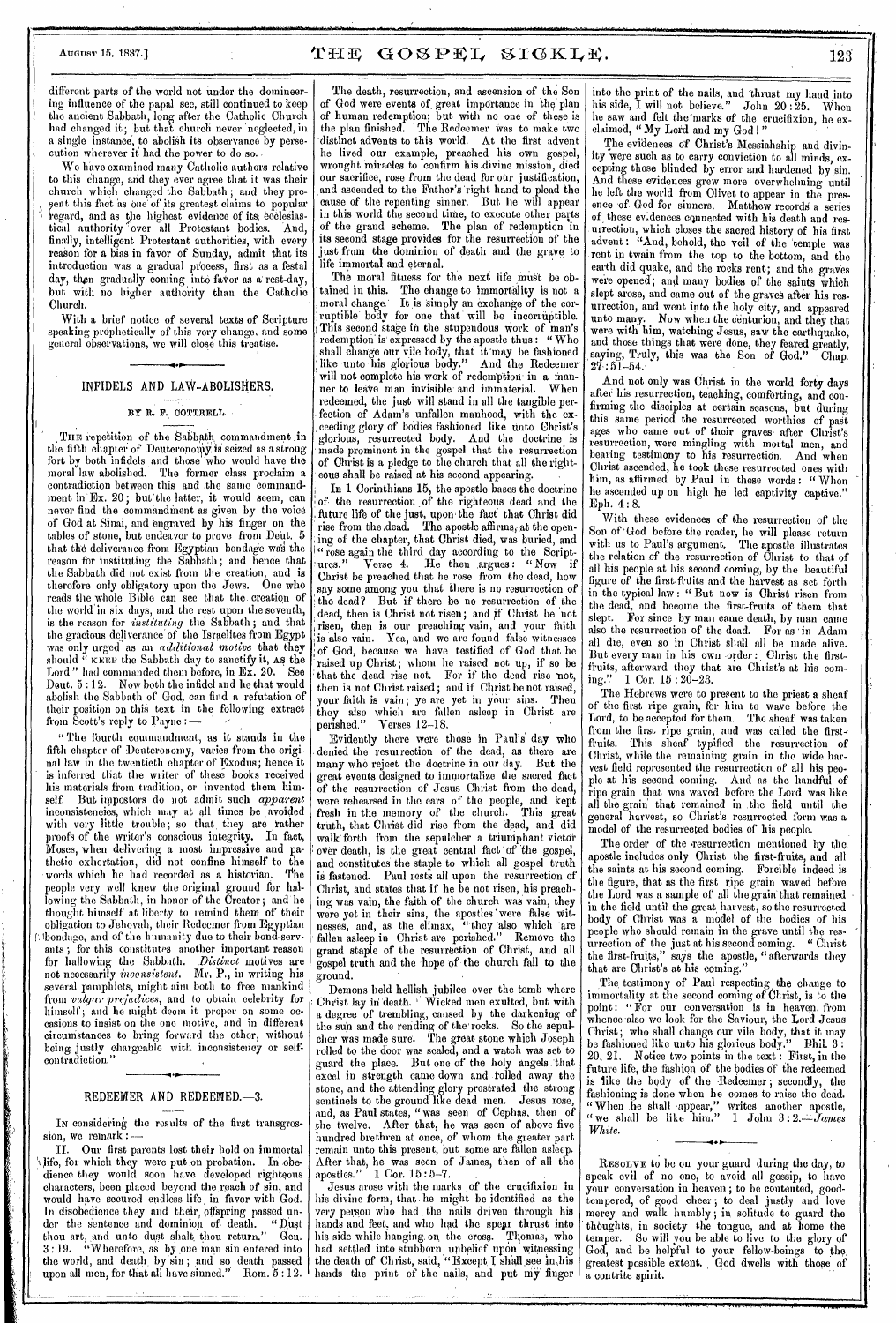# 124  $\textbf{THE GOSPEL}$   $\textbf{GOSPEL}$   $\textbf{SIGKLE}$ . [VOL. 2.—No. 16.



### THE GREAT COMMANDMENT.

IN Matt. 22 : 35-40 we have the record of an interview between Christ and a certain lawyer who came to him tempting him, and saying, "Master, which is the great commandment in the law ? Jesus said unto him, Thou shalt love the Lord thy God with all thy heart, and with all thy soul, and with all thy mind. This is the first and great commandment. And the second is like unto it, Thou shalt love thy neighbor as thyself. On these two commandments hang all the law and the prophets."

The words, "Thou shalt love the Lord thy God with all thy heart," etc., are quoted from Deut.  $6:5$ ; and the words, "Thou shalt love thy neighbor as thyself," from Lev. 19 : 18. The first Christ calls the "first and great commandment ;" and the other, the "second" commandment ; and these are commandments " in the law ;" but because Christ does not quote from the decalogue, some would argue that therefore the decalogue is not in any pre-eminent and special sense the "law of God." This is a specimen of that superficial, puerile kind of reasoning that looks only at the surface of things, and is more taken by sound than sense.

The lawyer asked only one question, namely, "Which is the great commandment in the law ?" his answer, Christ goes beyond the question, and thus gives us to understand that he covers the whole subject involved therein. Thus he tells which is the "great" commandment, and then imparts the additional information that this is the " first," and that to the system there belongs another which is the " second;" and that this second is like unto the first; namely, "Thou shalt love thy neighbor as thyself ;' that is, it embraces the same great principle of love, only giving it another direction. In the first, our love is directed toward God ; in the second, our love is directed toward our neighbor. And these two prin• ciples embrace the whole of the law of which he speaks ; for if there had been a third, the logic of the situation would have compelled him to state it.

The duty of loving God, therefore, and loving our fellow-men, is the subject which he treats in answering the lawyer's question. But in stating these prin-<br>ciples he does not quote from the decalogue. Very ciples he does not quote from the decalogue. true; but have they therefore no connection with the decalogue 2—No, says the objector, they are quoted from the law of Moses. But the law of Moses was abolished at and by the 'death of Christ. Were these principles abolished ? Could they for a moment cease to exist ? How any one could ever suppose these principles were nailed to the cross, is a mystery to us ; and why they should so claim, is equally strange. Think of it I nailing to the cross the principles of love to God and love to man, and blotting them out as something "against us," "contrary to us" I Col. 2: 14. The idea is preposterously abominable.

What, then, is the relation of these principles to the decalogue 7—They are simply a summary of the two tables. Take the principle of love to God, and let any man try to formulate this into specific commandments ; and we challenge him to do it with anything less than the first four commandments of the decalogue, or to show that anything more is required. We are to give to God the supreme position, caricature him by no images or idols, hallow his sacred name, and devote his time, the holy Sabbath, to such uses as he specifies. When we love him with all the heart, we shall do all these things. To do less is to come short, and it is not within the range of possibility to do more. And, conversely, when we do all these things from the heart, in that spirit which alone constitutes true obedience, then we love him with all the heart. And so with the second principle—love to our neighbor ; the moment we try to carry that out into specific duties, we find ourselves writing down the last six commandments of the decalogue. We cannot do less, and we cannot go beyond them; for these cover all the social relations and duties of life.

We have, then, before us these two great facts : 1,

When we attempt to-enunciate the primary duties involved in the two great principles of "love to God" and "love to man," by inexorable necessity we are confined to an enunciation of the ten commandments; for nothing else will express them ; and, 2. Having stated the ten commandments, there we are compelled to stop ; for these higher duties, comprehending all lesser ones of the same kind, cover the whole ground. Here love has a field which is all its own. It may

be illustrated by the following diagram :— **LOVE** 

To God. To MAN.

*First Four Commandments. Last Six Commandments.* 

Go whichever way we will in this field, we find ourselves subject to limitations which cannot be passed. Beginning with the commandments and tracing our way upward, we end with love supreme. Beginning with love and tracing our way downward, we end with the commandments. And these principles, evolved into these commandments, cover every relation and every obligation possible to the human family outside of those duties and services which have been made necessary by the advent of sin. Why-men, we will not say *cannot,* but why they *will not,* see that here is a class of relations and obligations as different in their nature, and as distinct, from the secondary duties growing out of man's changed relation to God when he became a sinner, as light is from darkness, is something we will not attempt to explain. But so it is, and that, too, in the very nature of things, nevertheless.

Now when God came down upon Sinai to declare his will in the ears of men, he did not limit bimself to a statement of the two great principles of love to God and love to man ; but, as it was most proper that he should do, stated the specific duties involved in those principles. But the principles, clad in the panoply of eternal immutability, lay back of them, and existed with them in their high position of honor and authority throughout the Mosaic dispensation, as they had existed before. This being the case, is it anything strange that Moses should have occasion to mention them frequently in connection with the system of which he was minister ? It would be strange if he had not. But such mention did not make them a part of his system, did not transform them into shadows to meet their substance in Christ (Col. 2:17), did not render them weak and unprofitable principles which it was necessary for Christ to annul. Heb.  $\gamma$ :18. Whoever says it did, betrays a degree of mental inanity which is truly deplorable. It makes no matter, therefore, from what portion of the Old Testament Christ quoted his statements. That does not change their nature, nor destroy the fact that they are but an embodiment of the ten commandments themselves,

But further, our Lord was careful to state the relation which these principles bear to the commandments, by immediately adding, "On these two commandments hang all the law," the word *kremannumi* being defined "to hang upon, to be referable to, as an ultimate principle. Matt. 22 : *40."—Bayster.* 

We ask the reader, now, to consider what answer Christ could have given, other than he did, to the lawyer's question. The question called for a statement of the highest and most sacred principle involved in law. This at once takes us into the realm of moral duties which stand first in the list of obligations, and into those duties which we owe to God, which are the highest of this class. But, says the antinomian, if the ten commandments are the law of God, why did not Christ quote from the decalogue ?— For the very obvious reason that it would be entirely wrong to discriminate between laws which come under the same principle ; but, as we have seen, there are four which come under the principle of love to God, and six which belong to the principle of love to man. To quote any one of these alone would be but a partial and imperfect presentation of the subject. What does he do ?-He takes the four commandments which specify our duty to God, sums them up into the grand principle out of which they all grow, and to which they all equally belong,—love to God,and says that is the first and great commandment. Then he takes the last six, sums them up into the principle, love to our neighbor, secondary only to the other, and says that is the second. This covers the whole ground, and includes just the decalogue, nothing more. How beautiful and sublime was Christ's answer I It was a tenfold stronger testimony for the decalogue than it would have been if he had confined himself to any one of its single precepts.

All the typical services of the Mosaic system, and of all dispensations before Christ, were only secondary duties growing out of a violation on man's part of his moral obligations. All the duties, peculiar to the gospel are of the same nature. And in one sense the prophecies also hang upon these two great principles, as they are but a declaration of the ways in which God has purposed to work to bring all things into harmony with these at last, gathering out and removing all things which are contrary to them, as offenses which cannot be tolerated in his kingdom.

That Christ had no reference to the law of Moses is evident from the order in which he brings these principles to view, calling love to God the first, and love to man the second. In the books of Moses they are not so given, and have no such enumeration. There the declaration, "Thou shalt love thy neigh-. bor as thyself," was given first, and thirty-nine years before the other words, "Thou shalt love the Lord thy God," etc., were spoken. This shows that these words were only a commentary through Moses to Israel upon the moral law which God had given them, or a summing up of their principles, just as Christ mentions them. But Christ gives their order and relative importance.

James comments upon this same subject, and says that the law, "Thou shalt love thy neighbor as thyself," is the royal law ; and then he shows that this law consists of particulars, two of which he quotes : "Do not commit adultery," and "Do not kill," thus demonstrating the fact that he refers to the decalogue, by bringing forward two of its precepts. James  $2:$  8. 11. This law is to judge men at the last however This law is to judge men at the last, however much they may seek to evade it now. Verse 12. And when face to face with that law, before the bar of God, they seek to plead the shallow excuses by which they now justify a violation of its claims, the guilt of their course and the despair of their souls will make them speechless.  $\qquad \qquad \bullet$   $\qquad \qquad \bullet$   $\qquad \qquad \bullet$  s.

### THE PROSPECT FOR UNIVERSAL RIGHT-EOUSNESS AND PEACE.

WHILE hundreds of ministers of the gospel throughout the country are preaching that a reign of universal peace is about to dawn upon the world, men of keen observation fail to see evidences that such is the case. In the *Christian at Work* for July 21, 1887, is case. In the *Christian at Work* for July 21, 1887, is the following editorial comment :-

"An International Arbitration Association is now sitting in London, which is putting forth its best endeavors to cause international disputes to be settled. No doubt, with all the difficulties in the way, the world is making advance in this direction. Whether the child is yet born who shall see a European compact for a simultaneous and proportionate reduction of armaments, may be seriously doubted."

In view of the unexampled preparations for war now going on all over the world, as exhibited in the manufacture of improved war implements, the invention of new guns and explosives, the fitting up of war vessels, etc., it seems beyond the vision of the most sanguine to look forward to the time when the nations shall learn war ho more; when all questions of dispute shall be settled by arbitration.

With regard to the progress of universal righteousness, the same paper, in an article entitled "Crime and Education in France," speaks as follows :-

" Does education diminish crime ? An article by M. d'Haussonville on the criminal classes of France in time recent issue of the *Revue des Deux Mondes,* tends to supply an answer to the question, which is exciting attention in England no less than in France, as it well may in this country, because of the revelations which it makes. . . . Comparing two equal periods near the two extremes of the present century—the years 1816 to 1820, and 1876 to 1880—of which we have statistical returns, the writer shows that cases of lawlessness and violence to officers of justice have increased from 8,344 to 14,965 ; cases of wounding, 8,- 426 to 18,446 ; thefts, from 9,871 to 33,381 ; cases of fraud and embezzlement, from  $1,170$  to  $6,371$ fenses of various-kinds against morality, from 497 to 3,374 ; lastly, actions against mendicants and vagrants from 3,296 to 16,604. In all class¢s of crime the judicial statistics of 1884 show still higher figures."

The article from which the above extract is taken then proceeds to demonstrate that the great increase of crime and wickedness is not lessened by increased facilities for education ; but, on the contrary, that that those localities having the greatest advantages for education, and showing the greatest progress in education, show also the largest per cent of increase' in crime. Says the writer, "It is often a terrible danger to know how to read;' when the current literature, especially that of our journals, is for the most part morally corrupting. We can scarcely doubt that in-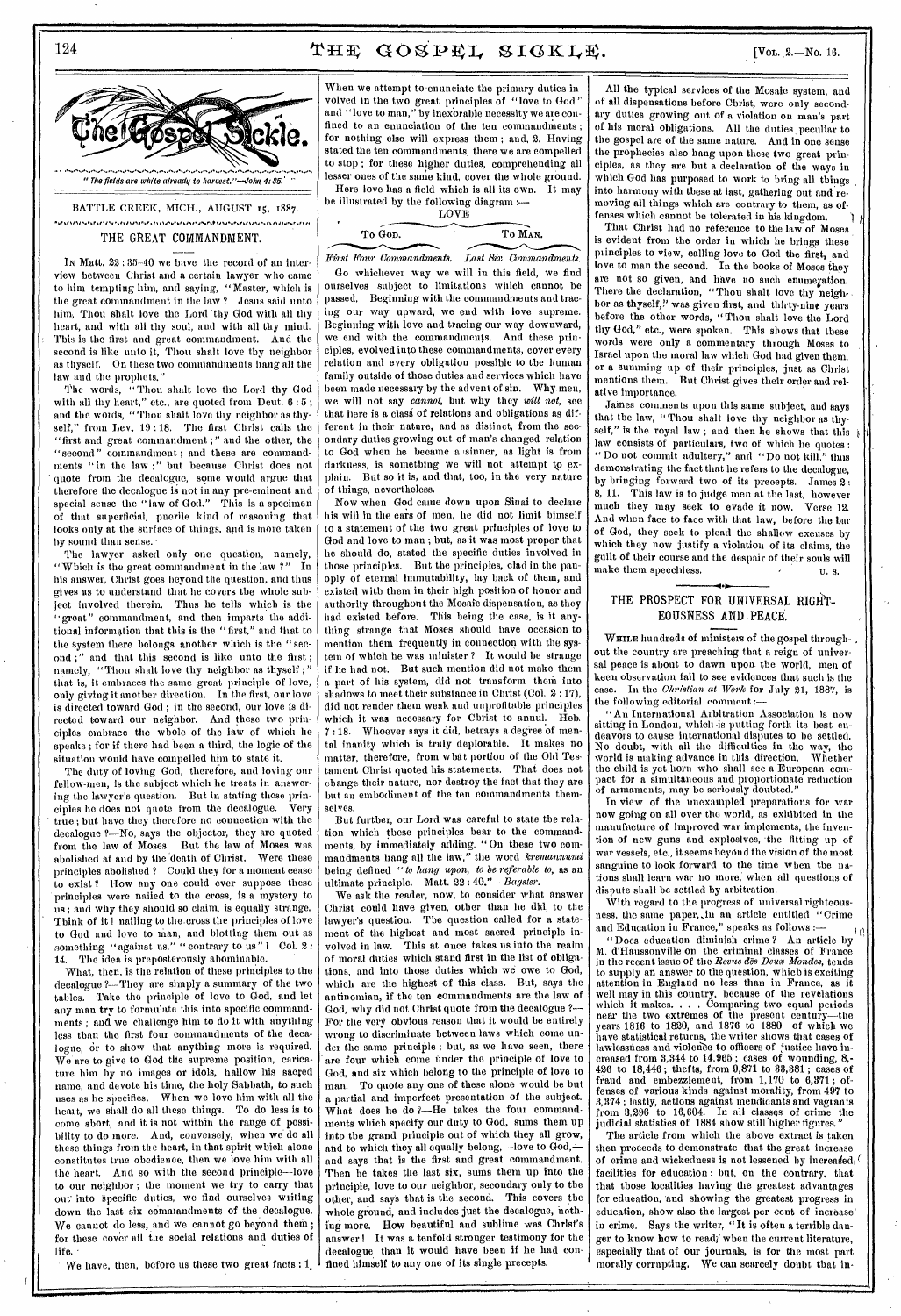Ä

ŗ

# August 15, 1887.]  $\mathbf{THE} \quad \mathbf{GOSPEL} \quad \mathbf{SIGKLE} \quad \qquad 125$

citement to crime in all forms, and especially to licentiousness, has been increased to a frightful extent in recent times, through the impunity enjoyed by this infamous class of literature. ' The public conscience has been already so deteriorated by it that it will now tolerate indecent articles from which it would have shrunk with horror a few years ago."

Such is the condition of affairs in France, and such we believe would be conclusively shown to be the condition of this country, by carefully and impartially prepared statistics. None dispute that a larger percentage of crime and wickedness is now heard of than ever before: but some try to make out that this is occasioned by the improved facilities for transmitting information. It is more than probable, however, that the methods for transmitting information have always kept pace with other developments, whether of a commercial, social, or criminal character, and that the effort to attribute the apparent increase of crime to the improved facilities for disseminating information, is not supported by the facts in the case.

It. needs but a casual glance at the columns of the newspapers of our country, to convince the most skeptical that we have reached a time of unparalleled crime, wickedness, and immorality. Fraud and embezzlement among officials in prominent positions prevails to an alarming extent, and but very few of the offenders aro ever punished. In almost the entire catalogue of crimes au astonishing increase is visible. Suicide and insanity are also increasing to such an extent as to arrest the attention of the most thoughtful and observing, and cause them to exclaim, "What are we coming to ?"

If these things are not in fulfillment of prophecies found in the third chapter of second Timothy, it is difficult to conceive what would be.

#### THE WORLD'S CONVERSION A FABLE.--- 1.

IT is natural to the human heart to cherish that belief which is.agreeable to its own selfish feelings and desires. That which promises temporal good is ardently desired by the carnal mind. Mankind have always loved to hear prophecies of good concerning themselves ; and this demand for smooth things is the great secret of the thriving business and unequaled success of false prophets and teachers in all ages of the world.

The faith that a world of sinners, growing worse and worse, with the Bible in their hands, and its Increasing light flashing in their eyes (if they do not close them), are, in fact, growing better, and are on the very threshold of conversion to God, and that righteousness is about to run down our streets like rivers, as naturally as the waters of Niagara pour over the precipice, is a most soothing and comfortable faith to those who are disposed to be lulled to sleep in an easy position, where they may, in their pleasant dreams, imagine they witness the truth of the saying of the blind watchmen and false shepherds, "Tomorrow shall be as this day, and much more abun-<br>dant." Isa. 56:10-12. Men in general desire the Isa.  $56 : 10-12$ . Men in general desire the plan of salvation to be just wide enough to take them in without any special change; and next to the doctrine of universal salvation, as a somniferous potion with which to quiet the nerves of sinners in the church and out, is the teaching that the narrow way to life is growing broader and broader, or that the multitude in the broad way are becoming so much better than ancient sinners were, that they are about to enter the narrow way as a matter of course.

No one should give currency to a doctrine of this nature,—a doctrine so well calculated to flatter those whose affections are riveted to the present world,without the best of evidence that it is true. Yet it is taken without evidence, and handed about without any apparent sense of responsibility. The present condition of the most highly favored and enlightened portions of mankind, so far "from giving signs of the conversion of the world, justify the predictions of Scripture, that "in the last days perilous times shall, come," that "evil men and seducers shall wax worse and worse," that "because iniquity shall abound, the love' of many shall grow cold," etc. ; and consequent- ~ ly unless the conversion of the world is most clearly taught in the sacred word, it is not deserving of the least confidence.

That there is a future glory for the earth, is true. Nothing is more clearly revealed. But the question is, When ? Is it before the second coming of Christ, or after ? Is it before the resurrection of the saints to immortality, or after ? Is it before the present earth and elements melt with fervent heat in the " day

of judgment and perdition of ungodly men," or after ? There will certainly be a time when " the earth shall be full of the knowledge of the Lord, as the waters cover the sea," when the "people also shall be all righteous," and "shall inherit the land forever," and "the inhabitant shall not say,. I am sick,"—in short, when the "tabernacle of God," having descended from heaven, shall be with men, "and God shall wipe away all tears from their eyes ; .and there shall be no more death, neither sorrow, nor crying, neither shall there be any more pain; for the former<br>things" shall have "passed ayay." Will any of these things" shall have "passed away." Will any of these things be realized during the present dispensation ?

Ignorance of the clearly revealed assurance that the people of God shall, in their glorified state, "inherit the earth and dwell therein forever," has led many to think that those promises of future glory on earth are to be fulfilled in the last days of the gospel dispensation. They have thought it must be so, because of the erroneous idea that after the advent of Christ and the Judgment, the Lord would have no further use for the earth, but would burn it up, having transported the saints to some ethereal heaven, and consigned the wicked to an eternal hell, in some unknown -part of the universe, created for the express purpose of eternal torture. Thus from ignorance of the plainly revealed doctrine of the destiny of the earth as marked out in prophecy, making it the place of recompense both to the righteous and the wicked, the way has been opened for fables to multiply, some, of which, from a false standpoint, have a show of Bible proof. Of this class is the doctrine under consideration ; but when viewed from the true standpoint, it will be found to have not the slightest foundation in the word of God.

The first proof I adduce is the fact that, at the second coming of Christ, the world will be found in a condition similar to 'that of the antediluvian world at the time of the flood. If they were all righteous, having been converted by the labors of Noah, "a preacher of righteousness," such will be the case with those living in the close of the gospel dispensation; and of course none will flee to the rocks and mountains to hide from the presence of the' Lamb. In such case it cannot be a "day of wrath," for the Lord Jesus cannot- "be revealed from heaven in flaming fire, taking vengeance on those that know not God, and obey not the gospel of our Lord Jesus Christ;" because none of this evil character can be found upon earth, the whole world having been previously converted to God.

"But as the days of Noe were, so shall also the coming of the Son of man be. For as in the days that were before the flood they were eating and drinking, marrying and giving in marriage, until the day that Noe entered into the ark, and knew not until the flood came, and took them all away; so shall also the coming of the Son of man be." Matt. 24:37-39. coming of the Son of man be." "Even thus shall it be in the day when the Son of man is revealed." Luke 17 : 30.

This proof is too plain and positive to need an argument. Before the flood men had been going from bad to worse, till Jehovah could bear with them no longer ; therefore he brought the flood, as an apostle says, "upon the world of the ungodly." These testimonies being true, the mass of mankind will be ungodly at the time of the second advent.

It may be said, in reply to this, that Satan, who will have been bound during the thousand years of the triumph of the church in the conversion of the world, will be loosed for a little season, and deceive and overthrow the mass of them that had been godly for a thousand years ; and this accounts for the world's being found, at the advent, in the same ungodly state as were those in the days of Noah.

Those who will read Rev. 20 with care, will find that the first resurrection, in which all the "blessed and holy" come forth to "live and reign with Christ a thousand years," takes place at the time when Satan is bound; and the rest of the dead, the wicket, "live not again until the thousand years are finished." These, being raised from the dead at the time when Satan is loosed, aro the subjects of his deceptive power, till fire comes down from God out of heaven and devours them. But this "second'death hath no power" upon those that had part in the first resurrection, those who lived and reigned with Christ during the thousand years. Not • one falls away from that blessed and holy number. Those that are deceived by Satan after the two resurrections, are those that were the subjects of his deceptive power in this life. Some have said that this vast multitude, "the number of whom is as the sand of the sea," are the children that will be born to the righteous during the thousand years. But it seems to us that it would detract greatly from the glory and blessedness of, that triumphant period, for the. people of God to know that, at its close, their children would be cut down before their eyes by fire from heaven.

But we have seen that the first resurrection takes place when Satan is bound, at the beginning of the thousand years. This resurrection does not take place till the personal advent of Christ. "For the Lord himself shall descend from heaven with a shout, with the voice of the archangel, and with the trump of God ; and the dead in Christ shall rise first; then we which are alive and remain shall be caught up together with them in the clouds, to meet the Lord in the air ; and so shall we ever be with the Lord." 1 Thess. 4 : 16, 17. This text, in connection with Rev: 20, proves that the resurrection, to "reign with Christ," or to " ever be with the Lord," takes place at the personal advent of Christ, when the Lord him*self* shall descend from heaven. This is the time, and not a thousand years afterward, that the mass of men will be found ungodly, as in the days of Noah. And as the flood "took them all away," so these will all be slain in that great day.of the wrath of God and of the Lamb ; and after lying dead for a thousand years, during which the earth will be desolate of men, the saints, immortal and glorified, having been taken away to reign with Christ in heaven a thousand years, they will come up in the second resurrection to meet their final doom in the lake of fire.

It is at the second advent that, probation having closed, the saints are rewarded with immortality. "Thou shalt be recompensed at the resurrection of the just." Luke 14 : 14. It is then that the people of God are changed from corruptible to incorruptible, and from mortal to immortal, according to Paul in 1 Cor. 15 ; and having received the gift of God, which is eternal life, they will be forever safe, forever with the Lord ; first in heaven for a thousand years ; then, returning to earth, witness the final conflagration in which the wicked are cut off (the earth is "reserved unto fire against the day of judgment and perdition<br>of ungodly men."  $\cdot$  2 Pet. 3 : 7. "When the wicked of ungodly men."  $\cdot$  2 Pet. 3 : 7. are cut off, thou shalt see it." Ps. 37:34); and, lastly, enter upon the glorious inheritance of the renovated earth, and " dwell therein" and " reign forever and ever." Rev, 22 : 5.

But the mass of mankind will be found unconverted at the coming of Christ, and will remain unconverted still ; for he comes to. reward every man according as his work shall be. Rev. 22 : 11, 12. How fearfully decentive, then, is the doctrine that the whole world will be converted before the coming of Christ I

IL F. O.

# • A NOVEL FEATURE IN RELIGIOUS WORSHIP.

AN exchange relates the following remarkably novel feature in religious exercises :—

"A priest of Canicatti, in the province of Goigenti, Sicily, caused, a few days since, a terrible panic in his church, which resulted in a large number of women and children's being injured in the crush which followed. He brought about the calamity by introducing into his pulpit a man whose face was blackened, and whose head was furnished with a pair of horns, and who wore a long tail. This masquerading person appeared in the act of exploding fire-cradkers, and the priest declared that he was the Devil."

If that priest were familiar with the Bible references to Satan, he would not attempt to palm off such a hideous-looking creature as above described, as that being. The Bible nowhere intimates that there is anything so frightful in the appearance of Satan as hoofs, horns, and a forked tail; on the contrary, it is stated that he was at one time a being of beautiful appearance and noble bearing. The prophet Ezekiel thus describes him : "Full of wisdom, and perfect in beauty. Thou hest been in Eden the garden of God; every precious stone was thy covering, the sardins, topaz, and the diamond, the beryl, the onyx, and the jasper, the sapphire, the emerald, and the carbuncle, and gold ; the workmanship of thy tabrets and of thy pipes was prepared in thee in the day that thou west created. Thou art the anointed cherub that covereth ; and I have set thee so ; thou west upon the holy mountain of God; thou bast walked up and down in the midst of the stones of fire. Thou wast perfect in thy ways from the day that thou wast created, till iniquity was found in thee." Chapter 28 : 12-15. Again Isaiah speaks of him thus : "How art thou fallen from heaven, 0 Lucifer, son of the morning4" Chapter 14 : 12. Jesus uses similar lan•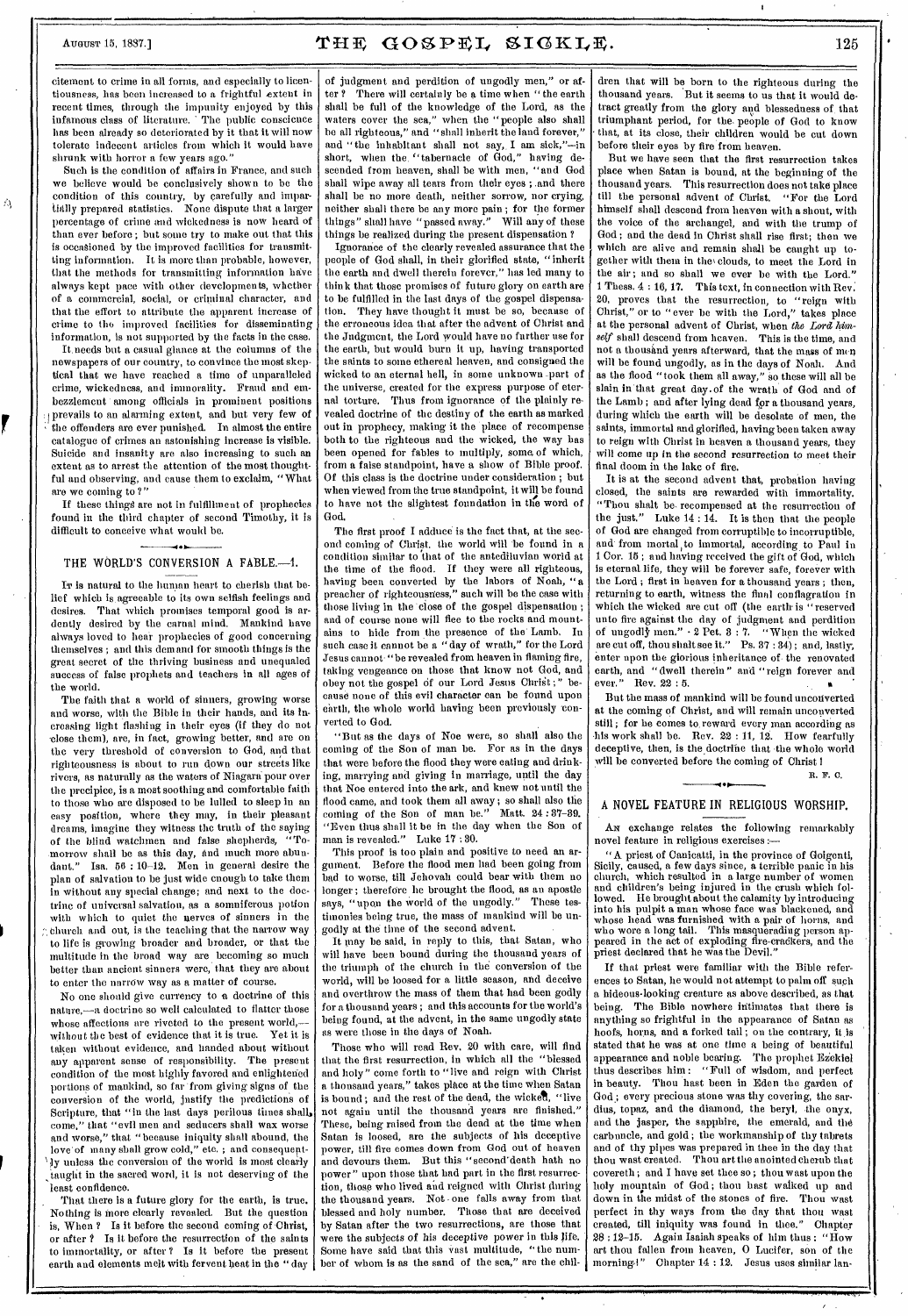126  $THF GOSPEL SIGKLE.$  [Vol.2.-No. 16.

guage in Luke 10 : 18 : "And he said unto them, I<br>hebeld Satan as lightning fall from heaven." This. beheld Satan as lightning fall from heaven. then, was the original condition of Satan—high and exalted, near the throne of God, and he was wise, beautiful, holy, and happy. Although it was more than six thousand years ago that he fell, and he has been busily engaged ever since in the vigorous prosecution of his iniquitous schemes to ruin mankind, we do not imagine that he has materially changed in his personal appearance. He is still very powerful to destroy human souls. To picture him according to the description in the paragraph quoted, we regard as a libel on his Satanic majesty, and even that we do not regard as admissible according to Scripture. We read in Jude 9, that when Christ was contending with him over the body of Moses, he "durst not bring against him a railing accusation, but said, The Lord rebuke thee." It would seem that if any one would have the right and privilege to bring a railing accusation against Satan, that person would be the Son of God; and certainly if he durst not, it ill becomes human beings to do so.

We are not defending the character of Satan; but the effort of the priest above referred to (and his action is practically duplicated by'many professed Christian ministers in our own country—verbally, at least) results in great harm. Sensible people know that Satan is no such being as that, and rather than believe that he is, they are led to disbelieve the existence of a personal Devil ; and that is just what Satan wants people to conclude ; for if they do not believe he exists, his opportunities for leading them astray are greatly improved. We doubt not that it pleases Satan to have people represent him as' that kind of a being ; for he is thereby much better enabled to prossecute his work of destroying souls. It is well to recognize the fact that Satan is a personal. spiritual being, and that he has a large number of angels, all of whom are engaged with him in a warfare against Christ and his angels. This great controversy is over this earth and its inhabitants, It is all-important that we know something of the nature of Satan and his methods of work, so as to be the better able to avoid becoming his victims. The Bible supplies all needful information in this particular.

#### ORTHODOXY AND SPIRITUALISM.

THE *Banner of Light*, the great organ of modern Spiritualism, ventured a prophecy more than twenty years ago that is having a remarkable fulfillment. In the issue of that paper for Oct. 21, 1865, appeared the following statement :—

" SPIRITUALISM OR MATERIALISM.—This alternative is now before the world. The church and clergy must meet it, and choose between the two. They must embrace *Spiritualism,* or reject *immortality*  [meaning, of course, the inherent immortality of man]. All who think that men and women live *as*  men and women, after the death of the body, must inevitably be led to adopt the views of Spiritualists respecting that disembodied life. For fear they shall be regarded as Spiritualists, the clergy do not preach immortality one fourth as much as they did twenty years ago. They nearly ignore the doctrine of immortality, lest they be regarded as favoring Spirit-ualism. They will be obliged to cast it out oftheir creed entirely, .and become materialists, or receive the ideas of Spiritualists in regard to the *location, occupa-tion, relations, and needs* of men and women in that state."

Orthodoxy did not reject the doctrine of man's inherent immortality, but continued to claim it, and during the past twenty years it has been constantly preached from pulpit and press. And what is the result ?—The adherents of Spiritualism have increased with amazing rapidity throughout the world. It is safe to say that there is not an instance on record of the rise of a system of belief, meaning as much as Spiritualism means, that has met with such wonderful success in gaining adherents as has modern Spiritualism. It has been accepted by men in all classes and conditions,—by professing church members as well as infidels, by men in high official positions in many nations of the earth, and by hundreds of the clergy. In fact, it is virtually accepted by thousands of men and women who are at the same time members in good standing in the popular churches. Many ministers preach much that is fundamental doctrine with the Spiritualists. It cannot be otherwise so long as orthodoxy holds to the doctrine of continued consciousness and intelligence after death. It is impossible for one who holds to this doctrine to withstand the advances and claims of Spiritualism, and the result cannot be otherwise than as stated by the *Banner of Light,* —a virtual acceptance of Spiritualism.

The word of God presents the only antidote to the seductive tendencies of this system of iniquity. By that we are informed that immortality, or eternal life, is the gift of God "through Jesus Christ our Lord." Rom.  $6:23$ . (See also 2 Tim. 1:1; Titus 1:2; 1 John 4 : 9, and many others.) This immortality will not be bestowed until Christ's second advent, and the resurrection. (See John 5 : 28, 29 ; 1 Thess. 4 :16, 17, and others.)

#### NEHEMIAH'S ZEAL FOR THE SABBATH.

AMONG the righteous acts that Nehemiah did, to which he could look back with humble and holy satisfaction, and for which he could pray God to remember him, and spare him according to the greatness of his mercy, was that of enforcing the observance of the Sabbath, at a time when the Jews, who had brought God's signal frown upon them by violating his law, but were being restored to his favor and enjoying his blessings, were adding to their guilt by profaning the holy Sabbath.

An account of Nehemiah's commendable zeal for the Sabbath is found in Neh. 13. In the 19th verse of this chapter we see how particular he was about the time for commencing the Sabbath. He says : " And it came to pass, *that when the gates of Jerusalem began to be dark, before the Sabbath,* I commanded that the gates should be shut, and charged that they should not be opened till after the Sabbath." The gates of not be opened till after the Sabbath." Jerusalem beginning to be dark was doubtless caused by the sun's leaving them. This is made very clear by the French translation, which reads : "Therefore as soon as the sun had withdrawn itself from the gates of Jerusalem, before the Sabbath, the gates were shut by my commandment."

This passage is particularly interesting in that it shows : (1.) That Nehemiah looked to the sun to regulate the time for the commencement of the Sabbath ; (2.) If it is borne in mind that. Jerusalem was surrounded by mountains, and that the gates were placed under wide and high walls, the fact that Nehemiah caused the gates to be shut as soon as the sun left them, shows that he thought it necessary for the people to leave their secular employment some time before the Sabbath commenced. And since the Sabbath rests on the same foundation and authority that it did in Nehemiah's time, and is as obligatory now as it was then, Nehemiah's example is indeed worthy of imitation. May we be imbued with the zeal and manifest the strictness that this ancient servant of God evinced, that, like him, we may have the blessed assurance that we have done the will of God, and that we may be encouraged to implore his rich and great mercy to those who keep his commandments. *—D. T. Bourdeau.* 

#### EMOTIONAL RELIGION.

GENUINE religion is not so much a matter of feel-ing as of principle. It begins in right thinking, develops itself in right acting, and ends in a condition of love to God and good will toward men. The attempt to violate this order, and to jump at once into the enjoyment of results which are only to be reached by long and patient labor, is a mistake which causes most of the discredit into which religion and its advocates have fallen with the world at large. The transient excitement produced by singing, pray-ing, and impassioned exhorting, which multitudes esteem the chief element of religious experience, is found in practice to be of so little avail in making men honest and good that it has ceased to command the respect of sensible people, and the real article of which it is a counterfeit comes to be despised along with it.

Whatever gushing orators and sensational preachers may say to the contrary, it is no more possible, in the ordinary course of things, to pass directly from a tate of sinfulness into a truly religious state, than it is for a confirmed invalid to be at once restored to health. There have, it is true, been cases of miraculous spiritual, as of miraculous corporeal, healing, but they do not occur often. The only means that can be relied on, as a rule, to effect a radical and permanent cure, requires time for its application. The spiritual teacher who promises instant salvation to his followers is as much of a quack as is the self-styled physician who advertises to cure diseases by simply giving his pills, without change of diet or interference with business. Both may succeed in giving temporary re-lief ; but both in the end are sure to leave their patients worse off than they found them.

In religion, as in the management of bodily health, the one great point to be steadily  $k$ -pt in view is abstinence from sin. Every physician of experience knows that if men would only refrain from improper eating, drinking; and exposure, nine tenths of the sickness of the world would immediately cease, and the remaining tenth would not be slow in passing away likewise. The science of medicine is every day becoming less one of drug-giving and more one of regimen. To find out the cause of sickness and put a stop to it, is seen to be a much more sensible proceeding than to let the cause go on working, and only, try to remedy its effects. When the teachers of religion come to the same conclusion, they will have reason to expect success in their efforts to reform the world, and not before.

Of the ten commandments, all but one point out sins which are not to be committed, without saying anything of church-going, revivals, prayer-meet-ings, or hearing sermons. (We are commanded not to worship other than the ono true God, not to take his name in vain, not to labor on the Sabbath day, not to steal, nor tell lies, nor murder, nor com-mit adultery, and, finally, not to cherish even the desire of doing such things. It requires no argument to show that if men would only faithfully follow these few simple precepts, there would be an end of sin, and earth would become like heaven.

The difficulty is that, simple as these laws appear to be, they are amazingly hard to obey in practical life, and all sorts of expedients have been invented to get around them. In .devising these expedients none have been more zealous than the ministers of religion themselves. One fiction which they have popularized is that it is impossible to obey the commandments, and that, therefore, obedience is not necessary. As if God would trifle with his creatures by enjoining' upon. them an impossibility 1 Another fiction is that membership in certain ecclesiastical organizations is a protection against the consequences of disobedience, —a kind of insurance policy, as it were, against hell fire. Another is, that no matter what sins we commit, Jesus Christ has suffered our punishment for us, and therefore we shall escape. To come fairly and square-ly out with the scriptural doctrine, "The soul that sinneth, it shall die," is the last thing that seems to be thought of.

Of course it has been found that none of these devices are successful in producing that peace and joy and contentment which are the fruits of a truly religious life, and further measures have had to be resorted to to supply the deficiency. To continue the parallel of the body and the soul, the glow of health being wanting, its absence has been supplied by stim-ulants ; just as the glutton takes brandy to relieve his indigestion, or as opium is administered to desti oy the sense of pain. It is not too much to say that nine tenths of the existing machinery of religion has had its origin in the effort to produce a semblance of genuine fervor in breasts which are so filled with natural bad passions that there is no room for heavenly affections. The corporeal titillation of exquisite music and architecture, the thrill of oratory, and the rousing fervor of congregational singing, are made to do duty for the nobler and higher earnestness that results from a life of strict obedience to the law of God. And the consequence is that, with millions, religion, as we have said, has come to be regarded as an affair of the emotions alone, without any necessary connection with honesty and virtue.

It is seen that there is no incompatibility between the most fervid religious experiences and thorough scoundrelism in every-day life. Eminent churchgoing Christians and eloquent talkers about their love to Jesus, their sweet out-pourings of soul, and their ecstatic enjoyment of heavenly contemplation, are found to be none the less corrupt politicians, dishonest merchants, tricky lawyers, and bad husbands, fathers, and citizens generally. If abstinence from since increased in the divine generally. If abstituted from<br>sin, in obedience to the divine laws, were made, as it ought to be, the chief and prominent element of religious life, all this would be avoided. If the world saw that the professors and ministers of religion were careful not to lie, 'defraud, indulge in revenge and adultery, nor in any way to wrong their fellow-men, they would respect them accordingly ; and their display of religious emotion, instead of exciting con-<br>tempt, as it now too often does, would lead to a de-<br>sire to share in its enjoyment.—Selected.

WE cannot love God without first believing him. Faith, therefore, stands first in order, and may be regarded as the intellectual condition of sonship. Love, taking a more inward and central position, is the emotional or affectional condition of sonship. So that, if faith stands first in *order,* love stands first in *rank.—Upham.* 

WHAT you find to do, do it with your might. Be diligent in business ; do one thing at a time, and finish what you begin. Let nothing divert your study of the interests of your employer. Make his interest your interest; he will, in time, if not at first, appreciate and reward your efforts. Be prompt, temperate, industrious; never "in the drag;" always up to time, or a little ahead.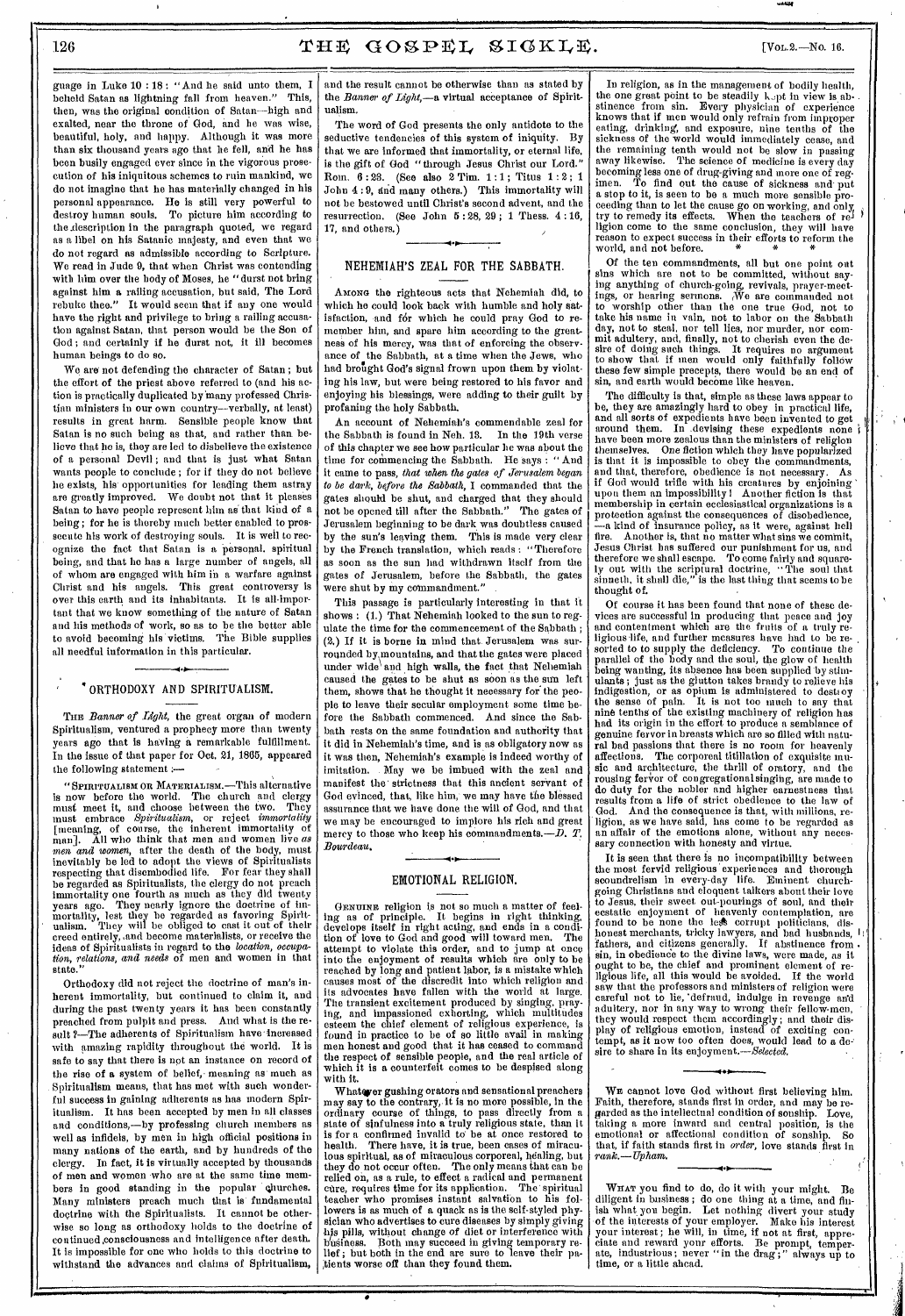# AUGUST 15, 1887.]  $THF GOSPEL SIGKLE$ . 127

# *femperance Outlook.*

#### " PROHIBITION DEPENDENT ON THE BALLOT AND THE MORAL COURAGE OF THE PEOPLE."

THE National Prohibition Bureau, with headquarters in New York City, is doing a noble work in scattering broadcast the most valuable temperance and prohibition literature. In a leaflet recently issued by the Bureau is the following able discussion of the above question :—

"An effectual prohibition of the liquor traffic demands positive, active, and aggressive measures. All thinking minds who are willing to see and,appreciate the awful amount of crime and misery that is caused by rum-selling, readily admit this, and yet we find a large number of persons in both of the old political parties, and also in the Christian church, who spend their time, money, and influence to promote what is called ' non-partisan' temperance ; and at the same time they delude themselves with the assumption that this duty covers the most important field of temperance work, entirely overlooking the more efficient power and means they possess of shutting up the allurements of the liquor saloons by the conscientious use of the ballot, which necessarily includes the selection of such rulers as are pledged to, and in sympathy with, the prohibition of alcoholic liquors as a beverage.

" What the liquor-dealer Wants is to be let alone, with legal sanction ; and we are fast learning the important and imperative lesson that political prohibition is the only effectual preventive. Anything short of this is a delusion and a snare, and a wicked pretext and excuse for a selfish adherence to old prejudices, and the fear of losing personal and political popularity. This is the Red Sea of difficulty that we are called upon to pass through before we can come into the promised land of Prohibition.

"The obligation for securing the prohibition of this terrible evil is upon us. As the liquor-saloon exists by the will of the people, there is nothing that is so entirely within our abilities as the use of the ballot for its annihilation ; and certainly no other one thing has so great a demand on our action and generous impulses, or appeals more strongly to our Christian and patriotic sentiments, than the outrageous perversion of law and justice that is effected by the selling of this liquid poison to the people ; and notwithstanding it may cost us some great personal sacrifice to overcome preconceived ideas, the magnitude of the work and the benefit humanity will secure through the annihilation of the curse of rum-selling, more than justifies the moral heroism required.

"But there will always be some doubting Thomases among the people, and even in the Prohibition ranks, unless they have the results of prohibition forced upon their attention, and see a large combination of the people already formed. These doubting Thomases stand ready to question the principle, and withhold their active confidence and co-operation ; they want to *see* the principle of prohibition fully carried out, and all its advantages popularized, before they are ready to join the crowd and cry, Hosanna I But this was not the spirit that Christ wanted in his followers. In the cause of right, justice, and humanity we must have the spirit of self-sacrifice, a true faithand indomitable courage to resist the clamor of selfinterest and vicious appetites, and be willing to submit to the loss of personal comfort and popularity.

"Loyalty to .the best interests of our country demands the exercise of a strong, defiant, and manly opposition to this curse of all curses, the liquor traffic, this monster of iniquity, which brings such an avar,flanche of debauchery over 'our wholeNjand. We must be willing to call things by their right names, and not justify and cover up these open doors to perdition by the title of 'respectable' saloons.

"Christ said, 'Blessed are they that have not seen and yet have believed.' It is this faith in the right that makes us truly heroic. We must have the courage of conviction and the backbone of determination, to be entitled to the " Well done, good and faithful servant l'

." We must, to some extent, be pioneers in the development of truth, to justify our claim to moral strength. We must have a righteous indignation for the mean, ' sordid, selfish duplicity practiced upon the people by the liquor-dealers and politicians of both parties, and also, a holy horror for the wicked stupidity that is now being practiced under the garb of religion and the name of non-partisanship, which furnishes the rum-seller with a justification, by a legal sanction or<br>license, for a monopoly of crime.

Me must be pioneers of truth to justify our claim to moral strength; and our efforts should be on the line of, and With especial reference to, making our moral suasion gecure legal suasion. To say that you can-<br>not make men sober by law, is simply to cheat yourself and deceive others, and is arrant nonsense; there is no way to prevebt drunkenness so effective' as absolute law. Moral suasion enacted into law, which means a penalty for the crime of manufactur-<br>ing or selling the dangerous liquid; is prohibition<br>pure and simple. This is no new word coined for

the present emergency. It is as old as the decalogue ; in fact, it is the very acme and gist of all law. Prohibition is legislation confirmed by penalties. Law has no stronger meaning than prohibition, and prohibition is the most effective and the only teacher of which the drunkard-maker takes any cognizance. Preaching, praying, or talking temperance is to him only moonshine. It is only enforced prohibition that will make him a law-abiding citizen.

"The use of politics as a means for the enactment of law to suppress vice, thus commencing at the very fountain or cause of crime, is true statesmanship ; therefore, let the people demand prohibition as the acme of virtuous legislation, 'with a determination that on this question they will ask no more and will take nothing less.. It is certainly a fallacious and Utopian idea to suppose that the liquor traffic of this country can be reached by a friendly effort to persuade those engaged in it to abandon their business ; or that the beer and whisky sellers, and the political parties who are in league with them, will consent to the passage of any laws or the enforcement of any enactments that will damage their interests. 'Nay, verily I'

"A community that depends on law for its protection, must have the kind of law that will protect. A law that will apply to the liquor-dealer must be a law founded on morality. You cannot reach this question of rum-selling in any other way, and this is the very object and essence of a prohibitory law. Law is the best and only educator of the people, and the only educator for men who are engaged in a business that injures the community. The liquor-dealers' interests are all invested and devoted to the very object that the law would condemn, and the law must therefore be made effective by an enforcement of penalties, which will require a combination of the people, or, in other words, a party behind the law. Anything short of a positive and effective prohibition by law, and a party to enforce the law, will be a delusive, complicated, and dangerous experiment. All law, either local or general, constitutional, statutory, or municipal, is subject to the same necessity. Laws on the statute-books will not and cannot enforce themselves ; and we cannot depend on parties whose in-terests and existence are linked with the liquor traffic, to enforce them. We must have a party whose object and interests are identified with and committed to prohibition. Therefore, the saloon must be snowed under so deep that no summer sun of political chicanery will ever be able to' reach it ; and as this terrible evil and curse of liquor-selling can be buried under an avalanche of ballots, let us all work and pray that the avalanche may come quickly."

# *\*des from the field.*

### "The field Is the world.",

**Q**<sup>3</sup> Brief mention of work done and results accomplished by Seventh-day Adventists, in different parts of the field, according to reports received since our last issue:—

GEORGIA.—Tent meetings held at Atlanta result in six converts.

InArto.—J. W. Scoles reports an interesting series of meetings at Moscow.

SWEDEN. —Tent meetings are in progress at Stockholm, with encouraging results.

CoLonAno.—Tent meetings at Grand Junction result in a company of eight believers.

NEW YORK.—Eld. M. H. Brown reports several additions to the various churches that he has visited recently.

MICHIGAN.-Tent meetings being held at Armada; four persons have recently embraced the faith at St. Louis.

KANSAS.—Church" at Windom receives four additional members ; tent' meetings at Marion result in a company of believers.

RHODE ISLAND.—Tent meetings are being held at Providence by two different tent companies, the results being,favorable thus far.

MINNESOTA.—Tent meetings are being held at Winona with favorable prospects ; church at Kasota receives three additional members.

y IN ANA.—Meetings at North Salem result in the con fersion of two persons, and the awakening of a despinterest with many others.

On 0.—Five converts baptized at Bellefontaine ; eetings being held at Mt. Vernon ; church ership at Columbus increased to fifty-two.

ISCONSIN. —Six converts baptized at Cataract, also a like number at La Grange, church at Milwaukee dives three additional members ; tent meetings are in progress at Ogdensburg.

yIROINIA.—The tent meetings being held at Mt. O'rawford result in a goodly company of believers, who are ready for church organization ; three additions to thel company of believers at Marshall.

any sympany or benevors at maishail.<br>
'Privinsynvania...-Tent meetings being held at Round<br>
Tony and Williamsport; J. G. Saunders reports the<br>baptism of seven converts in Erie and Crawford counties; tent meetings in progress at Albion.

TENNESSEE. A series of meetings held at Gleason results in a goodly number of converts; seven converts sign the church covenant at Lane ; tent meetings being held at Barren Springs.

,DAnorA.—Tent meetings being held at Lisbon ; at the Dakota Conference held at Mitchell, June 22-28, four ministers and three licentiates were authorized to labor publicly during the ensuing year.

# *qhe fheOlogical* **<sup>N</sup>**

...Among the immigrants to this country in 1886 were 269 clergymen.

.A force of 2,000 colporters distribute sermons among the non-church-going population of Berlin, Germany.

..Rev. Mr. Tong, a Chinese Baptist preacher, delivers exhortations in front of a large pagan temple in Chinatown, San Francisco, every Sunday.

..Evangelistic work is being diligently prosecuted during the summer in Chicago by Major Whittle and Mr. E. W. Bliss. They'use a large tent in which to hold meetings.

. The Chinese Government has ordered that every fdreign missionary shall henceforth hold a passport from his own government showing his actual nation-ality. All other passports will be invalid.

....The Presbyterian churches in New Jersey have made arrangements to hold special missionary meetings in all parts of the State, ending November 19, for the purpose of arousing greater interest in foreign missions.

.The Congregation of the Propaganda is awaiting the report of a meeting'of eleven American bishops, presided over by Cardinal Gibbons, before pronouncing finally whether the Vatican approves or condemns the order of the Knights of Labor.

....An international convention for the develop-ment and encouragement of practical Christian work, will be held in New York City, September 21-28, un-der the direction of the Committee for Christian. Workers in the United States and Canada.

....The Christian Advocate speaks thus in referring to the Salvation Army methods : "If the Methodist Episcopal, the Baptist, and other churches were as energetic, zealous, and spiritually minded as they should be, and in earlier times were, and as deeply<br>interested in the conversion of the abandoned as the Methodists were when, they could get a hearing from no other class, there would be no need or place for any such irregular, guerrilla religious warfare."

A new church recently organized at Fitch-burg, Mass., has taken the name "Berean Church." By their covenant they agree to take the Bible as their only rule of faith and practice, church order and discipline, making Christian character the only test of fellowship and communion. They do not believe that any,will suffer eternal pain or sorrow in an-other life, but that "the wages of sin ,is death." They believe in the doctrine of the second advent. Some of the members of the new church were formerly prominent in the Baptist Church.

. Speaking upon the subject of Church and State union, a writer in the Christian at Work says : "But<br>chiefly the Romish Church has sold herself to the chiefly the Romish Church has sold herself to the governments of earth. It is her policy in every land. Through her priests she controls her people. Everywhere she traffics with the civil power, to enhance her ecclesiastical prerogatives. In the United States she sells her votes to the party that is most subservient, and that gives the largest returns in the way of money and influence. In Ireland she, so far as she dares, throws her influence with the Home Rule party, to maintain her power over them. In Germany she sells her influence to despotic Bismarck, that she may increase the influence of her bishops.<br>Such is her policy. Everywhere, for her own ad-<br>vancement, she bargains and traffics with the powers of the world. And it is to that shameless and persistent policy that she owes her worldly grandeur and power."

# THE AMERICAD SENTIDEL. **AN EIGHT-PACE MONTHLY JOURNAL,**

# DEVOTED TO

The defense of American Institutions; the preservation of the United States Constitution as it is, so far as regards religion or religious tests; and the maintenance of his. man rights, both civil and religious,

It will ever be uncompromisingly opposed to anything tending tod a union of Church and State, either in name or in fact.

Single Copy, per year, post-paid, - - - - 50 cents.<br>To Foreign Countries, single contes, post-paid. 2s. To Foreign Countries, single copies, post-paid,<br>
4ddress. AMERICAN SEN AMERICAN SENTINEL.

1009 Castro Street, Oakland, Cal.